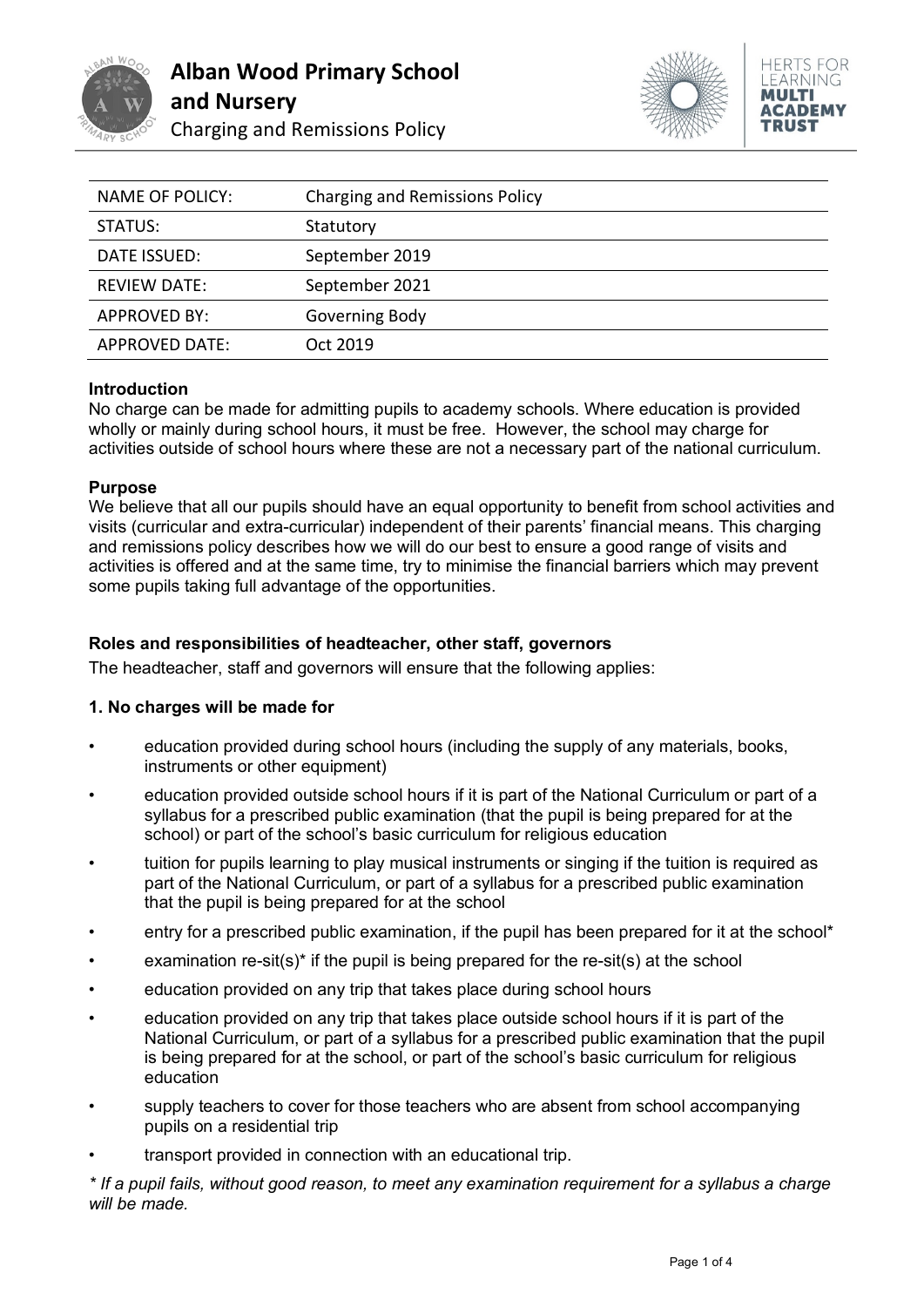

**Alban Wood Primary School and Nursery**

Charging and Remissions Policy



# **2. Activities for which charges may be made**

#### a) Activities outside school hours

Non-residential activities (other than those listed in 1 above) which take place outside school hours, but only if the majority of the time spent on that activity takes place outside school hours (time spent on travel counts in this calculation if the travel itself occurs during school hours).

b) Residential activities

- During school time Board and lodging costs (but only those costs) of residential trips. However, pupils whose parents are in receipt of certain benefits (see appendix a) may not be charged for board and lodging costs.
- Out of school time Full costs of the residential trips (other than for those activities listed in 1 above).

When any trip is arranged parents will be notified of the policy for allocating places.

#### c) Music tuition

Music tuition for individuals or groups of pupils. Parental agreement will be obtained before a charge is made.

d) Hire of Musical Equipment such as Violins for private tuition

Activities which can be charged for (with the exception of board and lodging for residential trips) are regarded as "optional extras". Charges will not exceed the actual cost (per pupil) of provision.

#### **3. Families qualifying for remission or help with charges**

If any families feel they are in great financial difficulties, and need help with paying for any charges placed on them, they may arrange for an appointment to see the Headteacher and discuss their current financial position. The Headteacher will decide if the school can offer any remission.

#### **4. Additional considerations**

The governing body recognises its responsibility to ensure that the offer of activities and educational visits does not place an unnecessary burden on family finances. To this end we will try to adhere to the following quidelines:

- where possible we shall publish a list of visits (and their approximate cost) at the beginning of the school year so that parents can plan ahead
- we have established a system for parents to pay in instalments through parent pay online or in a local shop by cash.
- when an opportunity for a trip arises at short notice it will be possible to arrange to pay by instalments beyond the date of the trip
- we acknowledge that offering opportunities on a "first pay, first served" basis discriminates against pupils from families on lower incomes and we will avoid that method of selection.

## **5. Voluntary Contributions**

The Headteacher or Governing Body may ask parents for a voluntary contribution towards the cost of:

- any activity which takes place during school hours eg Swimming
- school equipment
- school funds generally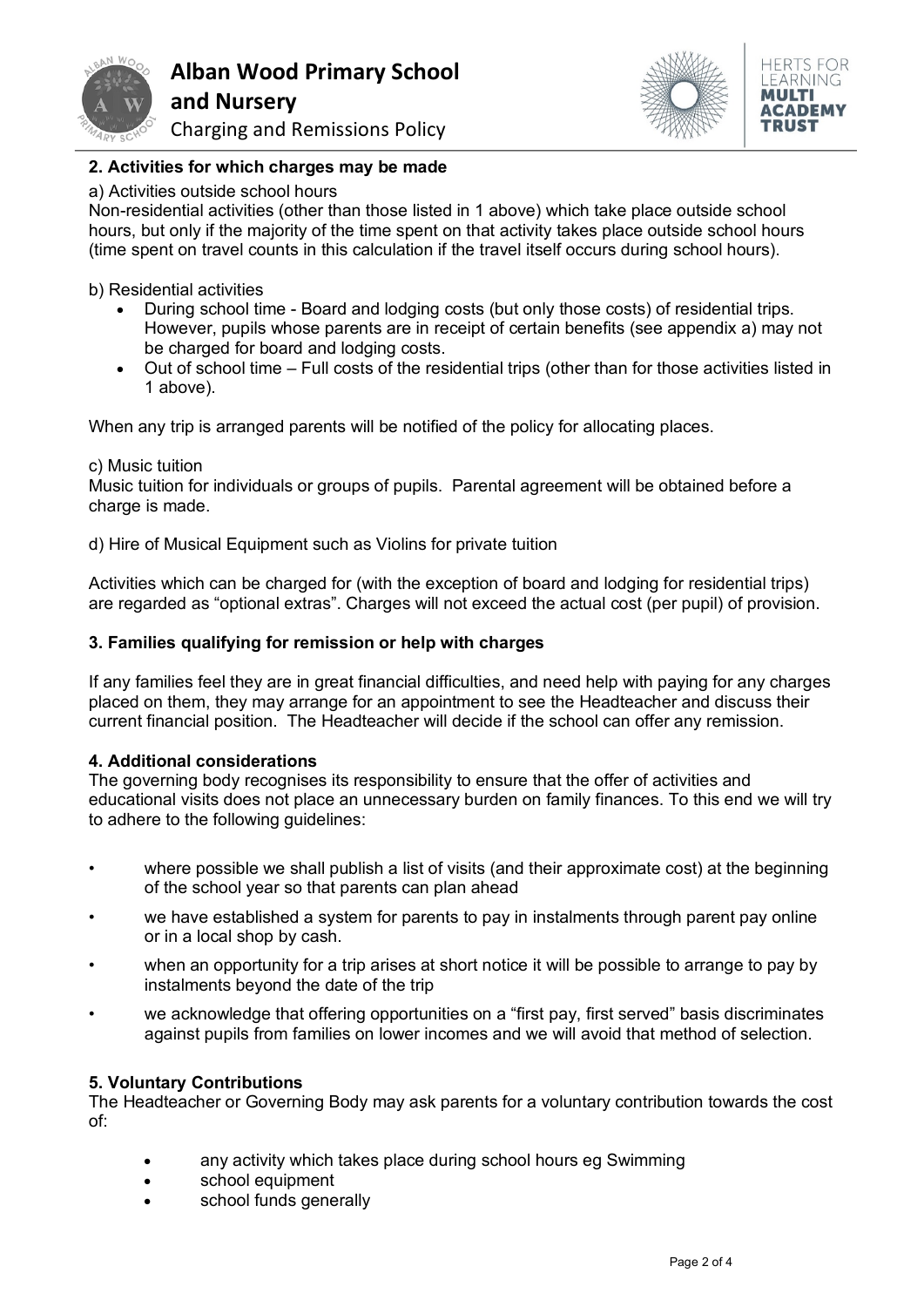

# **Alban Wood Primary School and Nursery**





 $\Box$ 

The contribution must be genuinely voluntary, though the pupils of parents who are unable or unwilling to contribute will not be discriminated against. Where there are not enough voluntary contributions to make the activity possible, and there is no way to make up the shortfall, then it will be cancelled.

# **7. Other charges**

- Damage to School, Staff or Pupil's Property If a pupil deliberately damages property belonging to the school, a member of staff or a pupil, then they may be asked to either replace the item with an identical one or pay for the cost of replacing the item. If the damage is accidental then this does not apply. This includes the cost of iPads loaned to children in year 6.
- Damaged or Lost Books If a reading or library book is lost or damaged, then a charge of £5 is made as a contribution towards its replacement.
- Photocopying/Documents All letters and documents are photocopied free of charge. However, if extra copies of letters or documents are requested, then a charge of 10p per page will be made to cover costs.